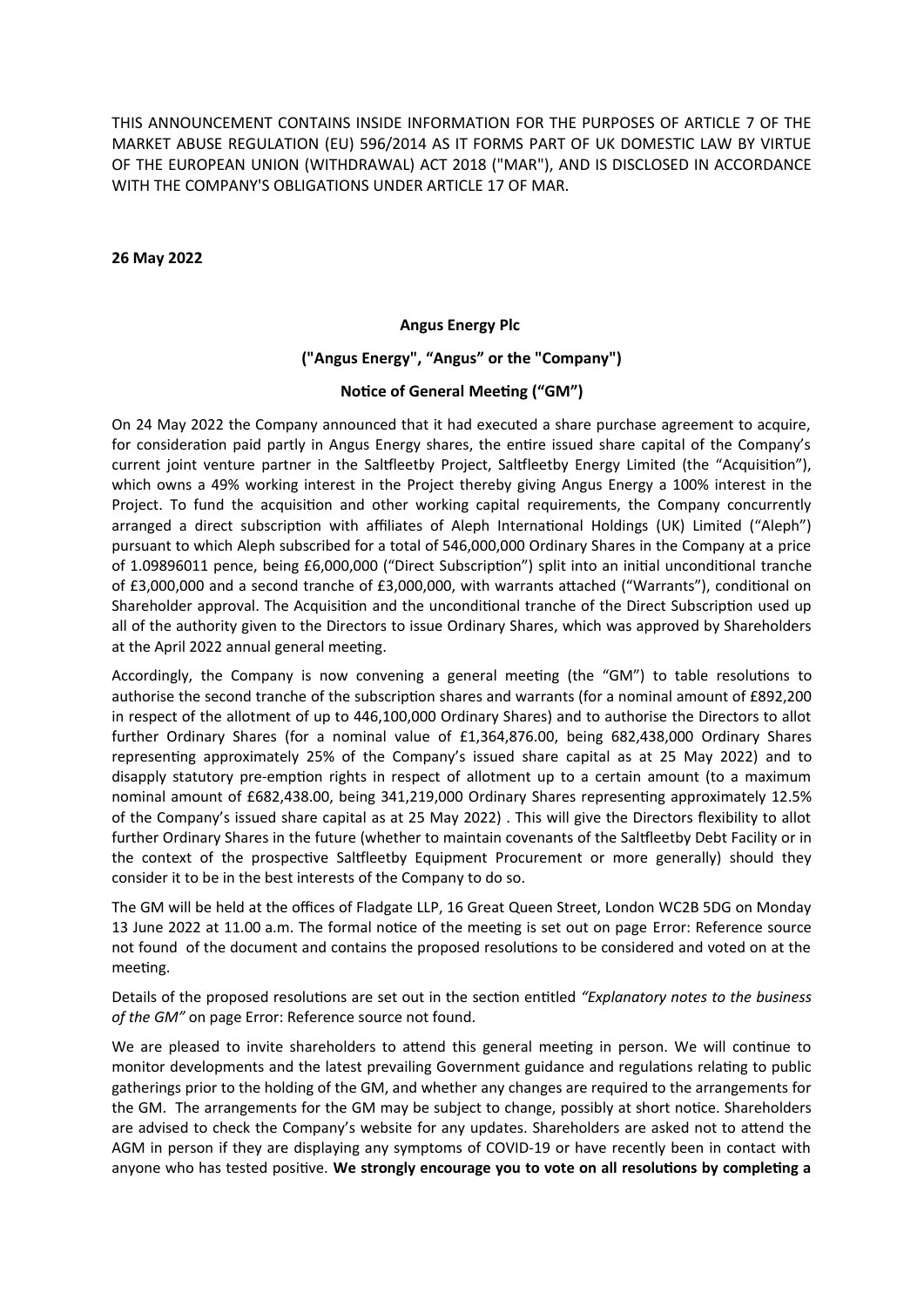**proxy form in advance of the meeƟng, appoinƟng the Chair of the meeƟng as your proxy, whether or not you are ulƟmately able to aƩend in person.**

**END.**

| <b>Enquiries:</b>                                                 |                           |
|-------------------------------------------------------------------|---------------------------|
| <b>Angus Energy Plc</b>                                           | www.angusenergy.co.uk     |
| George Lucan                                                      | Tel: +44 (0) 208 899 6380 |
| <b>Beaumont Cornish (Nomad)</b>                                   | www.beaumontcornish.com   |
| James Biddle/ Roland Cornish                                      | Tel: +44 (0) 207 628 3396 |
| <b>WH Ireland Limited (Broker)</b><br>Katy Mitchell/ Harry Ansell | Tel: +44 (0) 113 394 6600 |
| <b>Flagstaff PR/IR</b>                                            | angus@flagstaffcomms.com  |
| Tim Thompson                                                      | Tel: +44 (0) 207 129 1474 |
| Fergus Mellon                                                     |                           |
| <b>Aleph Commodities</b>                                          | info@alephcommodities.com |

## **Notes**

# **About Angus Energy plc**

Angus Energy plc is a UK AIM quoted independent onshore Energy Transition company with a complementary portfolio of clean gas development assets, onshore geothermal projects, and legacy oil producing fields. Angus is focused on becoming a leading onshore UK diversified clean energy and energy infrastructure company. Angus Energy has a 51% interest in the Saltfleetby Gas Field (PEDL005), majority owns and operates conventional oil production fields at Brockham (PL 235) and Lidsey (PL 241) and has a 25% interest in the Balcombe Licence (PEDL244).

### **Important Notices**

This announcement contains 'forward-looking statements' concerning the Company that are subject to risks and uncertainties. Generally, the words 'will', 'may', 'should', 'continue', 'believes', 'targets', 'plans', 'expects', 'aims', 'intends', 'anticipates' or similar expressions or negatives thereof identify forward-looking statements. These forward-looking statements involve risks and uncertainties that could cause actual results to differ materially from those expressed in the forward-looking statements. Many of these risks and uncertainties relate to factors that are beyond the Company's ability to control or estimate precisely. The Company cannot give any assurance that such forwardlooking statements will prove to have been correct. The reader is cautioned not to place undue